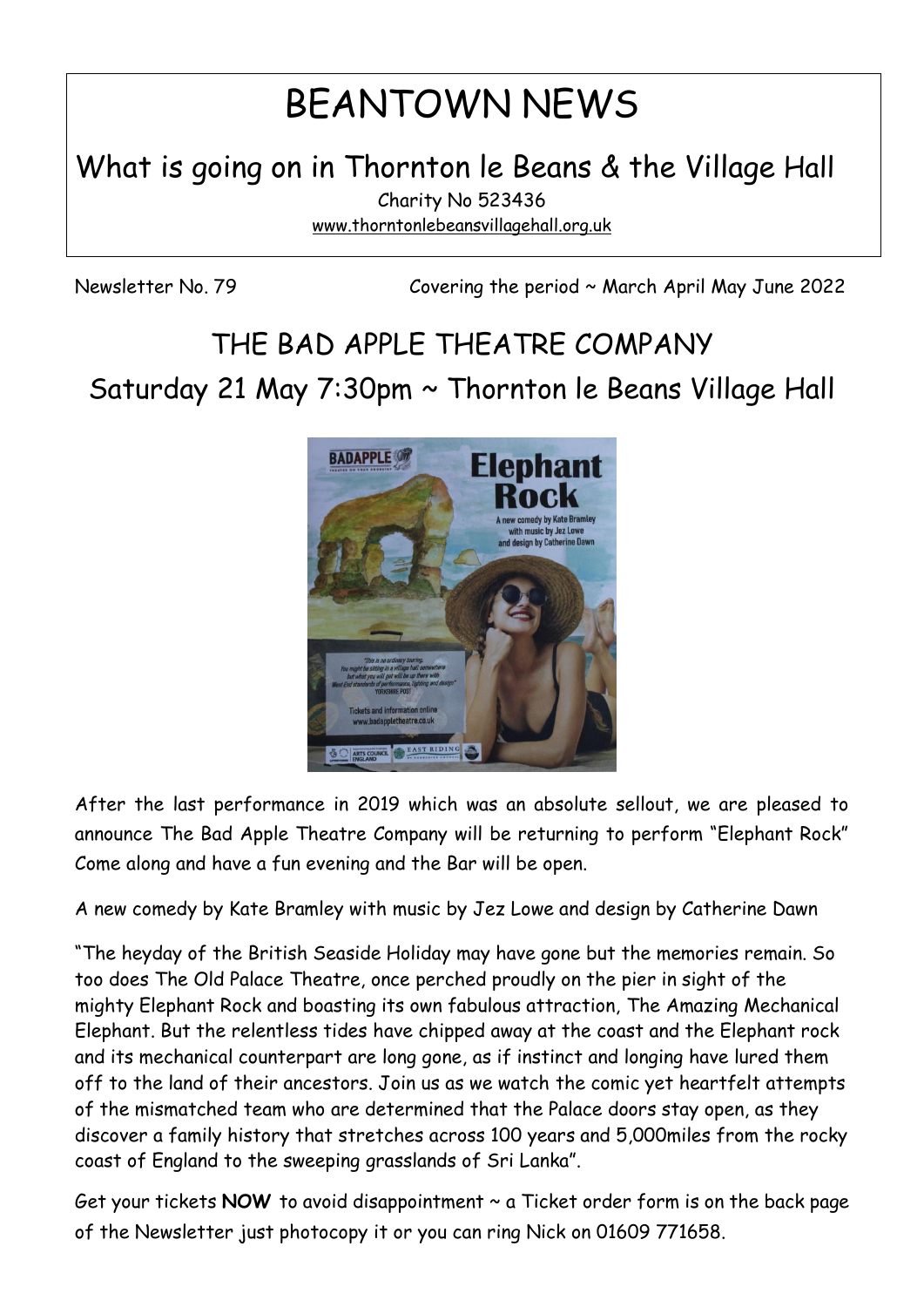| Ticket Order Form for The Platinum Jubilee Champagne Afternoon Tea Sunday 5 June |
|----------------------------------------------------------------------------------|
| 3:00pm. Please deliver to 14, The Stonebow, Thornton le Beans                    |
| Number of Tickets at £10 each                                                    |

Name -

Address -

Tel Number

Ticket Order Form for Elephant Rock Saturday 21 May 7:30pm. Please deliver to Roselea, Thornton le Beans Please indicate Number of Tickets & price £12 adult £10 Concession £6 under 16's Number of tickets Price

Name -

Address -

Tel Number

Cheques payable to Thornton le Beans Village Hall Committee

| The IDEAL VENUE                                                                                                                                                                                                             |                                                                                                                                   | <b>FACEBOOK PAGE</b>                                                                                                                                                                                                                                                                                                                                            |
|-----------------------------------------------------------------------------------------------------------------------------------------------------------------------------------------------------------------------------|-----------------------------------------------------------------------------------------------------------------------------------|-----------------------------------------------------------------------------------------------------------------------------------------------------------------------------------------------------------------------------------------------------------------------------------------------------------------------------------------------------------------|
| PART<br>well equipped & no clearing up at<br>home. Plenty of availability on<br>Saturdays & Sundays only £14 per<br>session, why go anywhere else?<br>The Village Hall has WIFI giving all<br>users access to the internet. | The VILLAGE<br>HALL could be<br>just the right<br>location for your<br>event. Great for<br>kid's and adult parties, lots of room, | Thornton le Beans has a Facebook<br>Page. It is only open to Village<br>Residents and nominated others.<br>Catch up on what is happening in the<br>Village and local news,<br>post<br>information, share your excess<br>garden produce, offer items for sale<br>or free, advertise events etc.<br>Contact Alyson Baker for more<br>information tel 01609 776786 |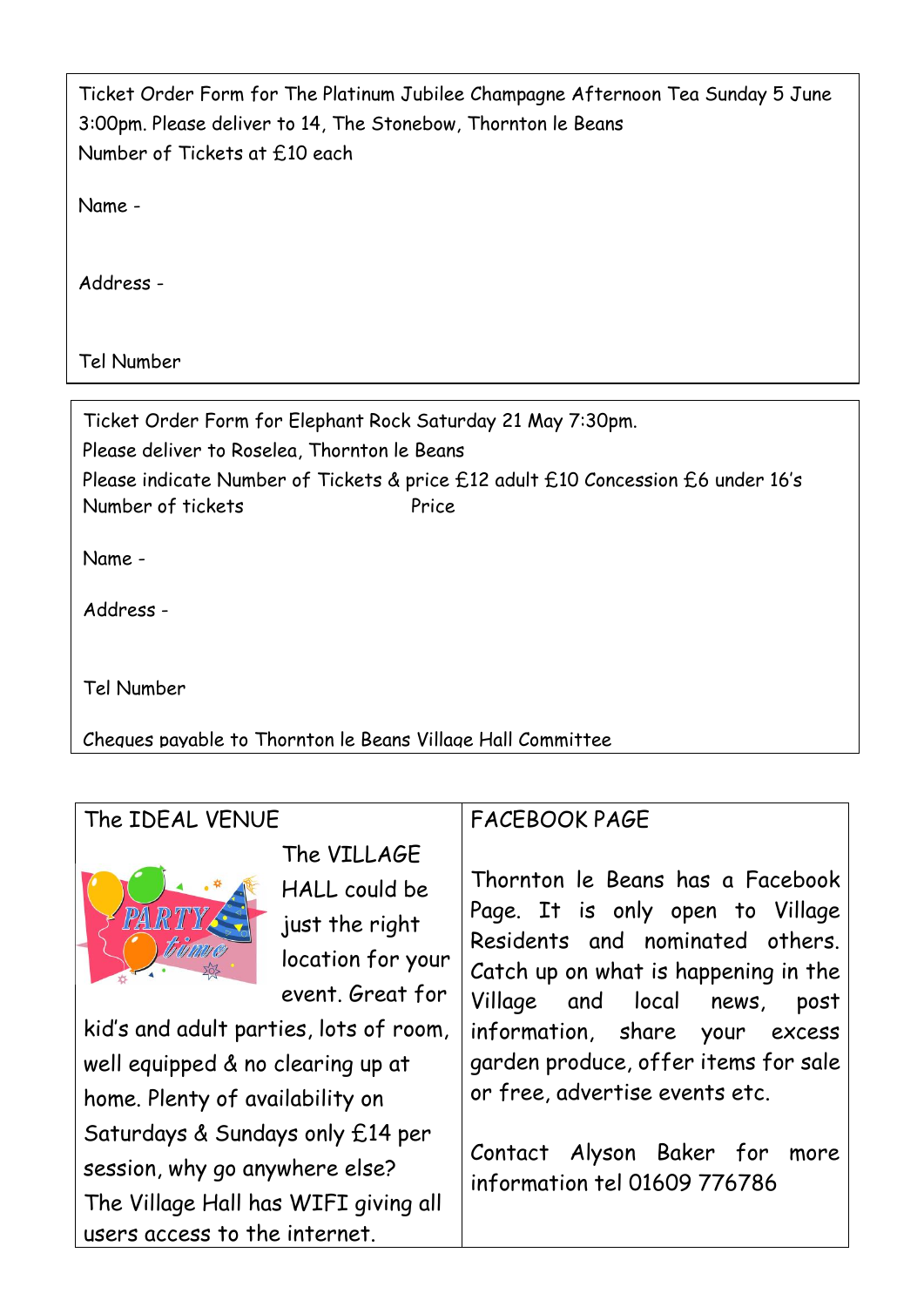### **DATES FOR YOUR DIARY ~ SPECIAL EVENTS**

# THE QUEEN'S PLATINUM JUBILEE Sunday 5 June

## Champagne Afternoon Tea in the Village Hall

## At 3:00pm ~ Tickets £10



"An opportunity to toast the Queen on reaching her Platinum Jubilee  $\sim$  It will be lovely to meet up in a social setting and enjoy a glass of Champagne and an Afternoon Tea to celebrate this memorable occasion.

Purchase your tickets from:- Jo or Mark on 761337 or Maureen on 774325 or complete the order form on the back page.

#### **BEANTOWN BIG BREAKFAST**



Saturday 9th April 9:00 am to 11:00 am

Join neighbours for breakfast & help raise funds for the Village Show. Lots of choice  $\sim$  Cereal & Fruit Juice Croissants, Traditional English, Omelettes, Smoked Salmon & Scrambled Eggs & more……



**MEGA BEANTOWN BOOKS SALE** Saturday & Sunday 14<sup>th</sup> & 15<sup>th</sup> May 10am to 4 pm Come along and stock up on your Summer Reading material. Great selection of books.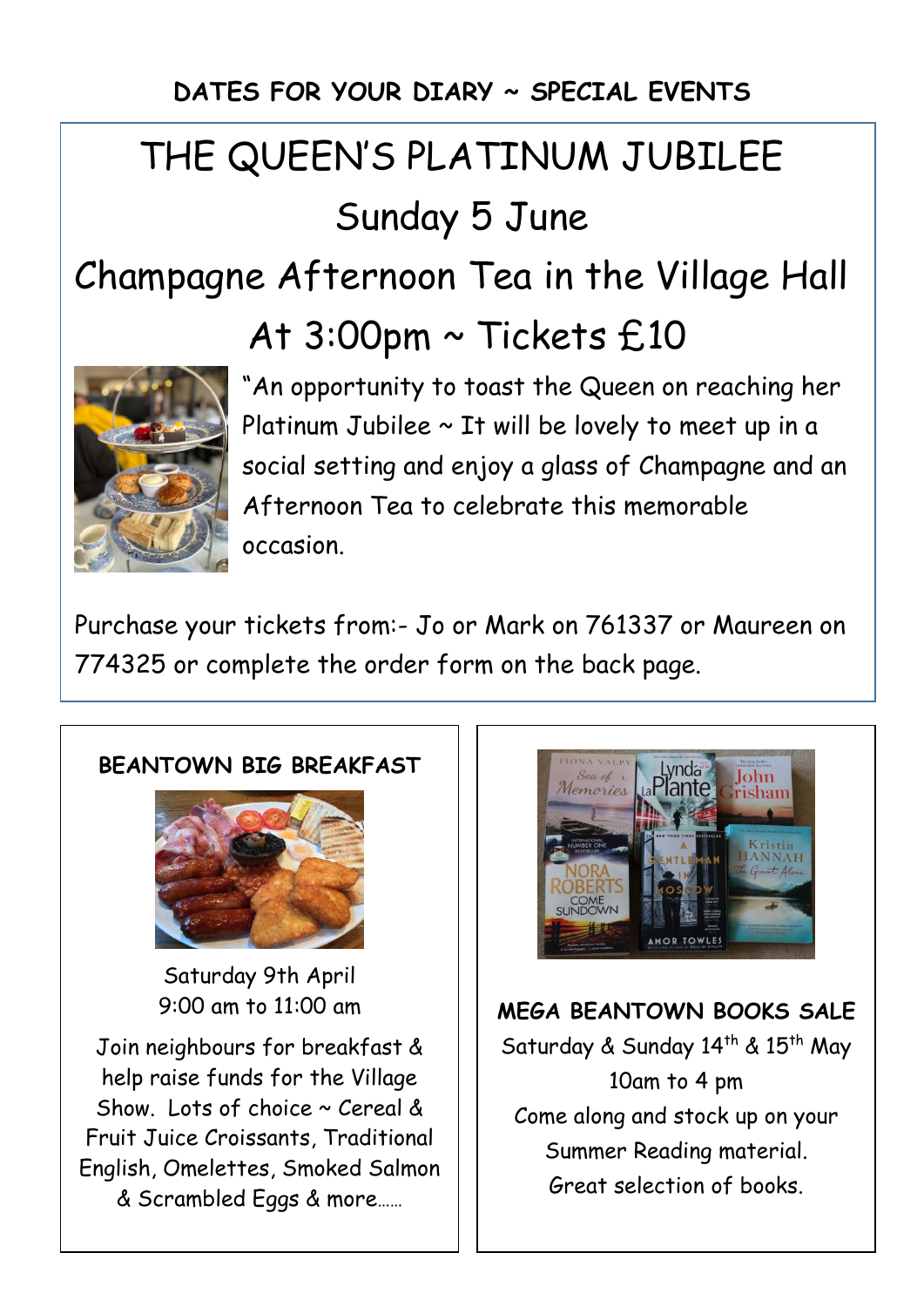# Thornton le Beans Village Show & Scarecrow Trail Saturday 13 August 2022



Bob Baker has kindly agreed to organise the Village Show with the help of some of the Committee and other Villagers. The Show will be held in and around the Village Hall. There will be a similar range of classes as previous years to give everyone a chance to show their produce and skills in baking and crafts. There will be refreshments on site. As the show will not be on the Show field there will not be Children's Sports but there will be sideshows for everyone.



**STRAWBERRY TEA** Saturday 9<sup>th</sup> July 3pm to 5 pm In the Village Hall proceeds to the Methodist Church. Come along, treat yourself, a great selection of savouries, sandwiches, cakes and of course the best local strawberries

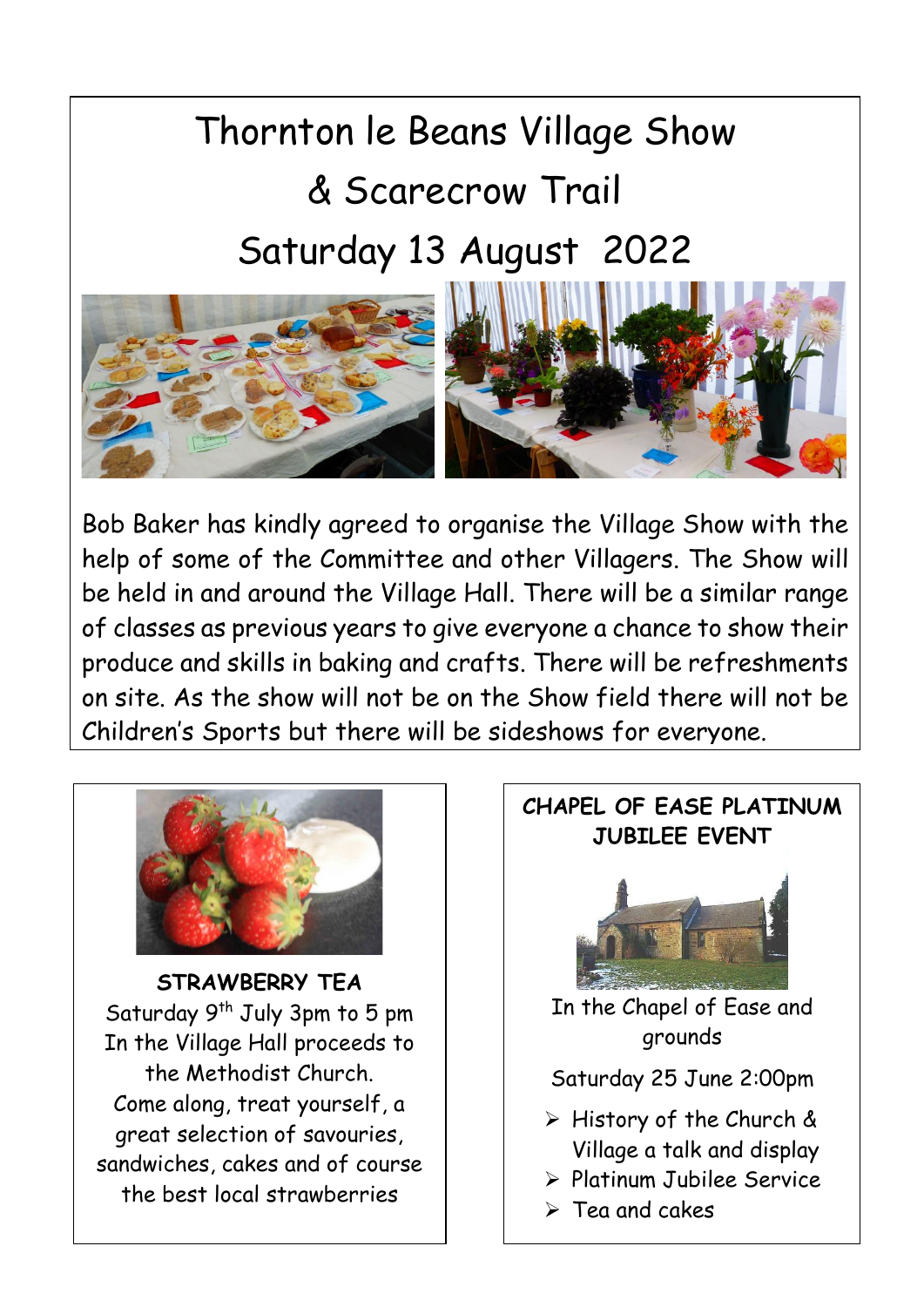### **REGULAR EVENTS**

#### CRAFT AND CHAT GROUP

This group meets every Tuesday afternoon 1:30 – 4pm in the Village Hall.

Come along and make some new friends, everyone is welcome even if you do not have any craft experience just join in the chat, why not bring your mending basket we all have one! Cost is £2 per session including refreshments. Helpful advice always available and plenty of ideas for projects.

There is a monthly **'Focus on Craft'** session which gives you the chance to try something new - equipment and some materials provided:

**April Project** – make an Easter Bunny **April –** Spring Flower Arrangement **May Project** - make a Beach Bag **June** – make a Summer Shift Dress

Contact: Maureen Hague 774325 or email [maureenandstevehague@outlook.com](mailto:maureenandstevehague@outlook.com)



PARISH COUNCIL Chairman: Gordon Gresty Forthcoming Parish Council Meetings: Monday 16 May 7.30pm This will be the Annual General Meeting and the first meeting of the new Council All electors resident in the parish are welcome to attend. Contact Clerk – John Wallace 780208

#### FOOD DELIVERIES to the Village



From Thompsons the Butchers & Mitchinson Green Grocers are continuing on Thursdays. Contact: Maureen Hague 774325 or email

[maureenandstevehague@outlook.com](mailto:maureenandstevehague@outlook.com) We can only continue this service if there are sufficient orders. If you would like to join in place an order.

**\_\_\_\_\_\_\_\_\_\_\_\_\_\_\_\_\_\_\_\_\_\_\_\_\_\_\_\_\_\_\_\_\_**

#### BRIDGE LESSONS

The First course is running up to the middle of May on Thursdays at 2.00pm.

Another course will run later in the year contact: David 01845 523136 for more information.

\_\_\_\_\_\_\_\_\_\_\_\_\_\_\_\_\_\_\_\_\_\_\_\_\_\_\_\_\_\_\_\_\_



BRIDGE CLUB Weekly meetings Thursday & Friday 7.00pm

Contact: Thursday Bridge David 01845 723136 Friday Bridge Derek 07421 818071

\_\_\_\_\_\_\_\_\_\_\_\_\_\_\_\_\_\_\_\_\_\_\_\_\_\_\_\_\_\_\_\_\_

ANNUAL GENERAL MEETING of the Village Hall Committee - Tuesday 5 April 2022 7:30pm in the Village Hall.

All members of the Parish are welcome to attend.

\_\_\_\_\_\_\_\_\_\_\_\_\_\_\_\_\_\_\_\_\_\_\_\_\_\_\_\_\_\_\_